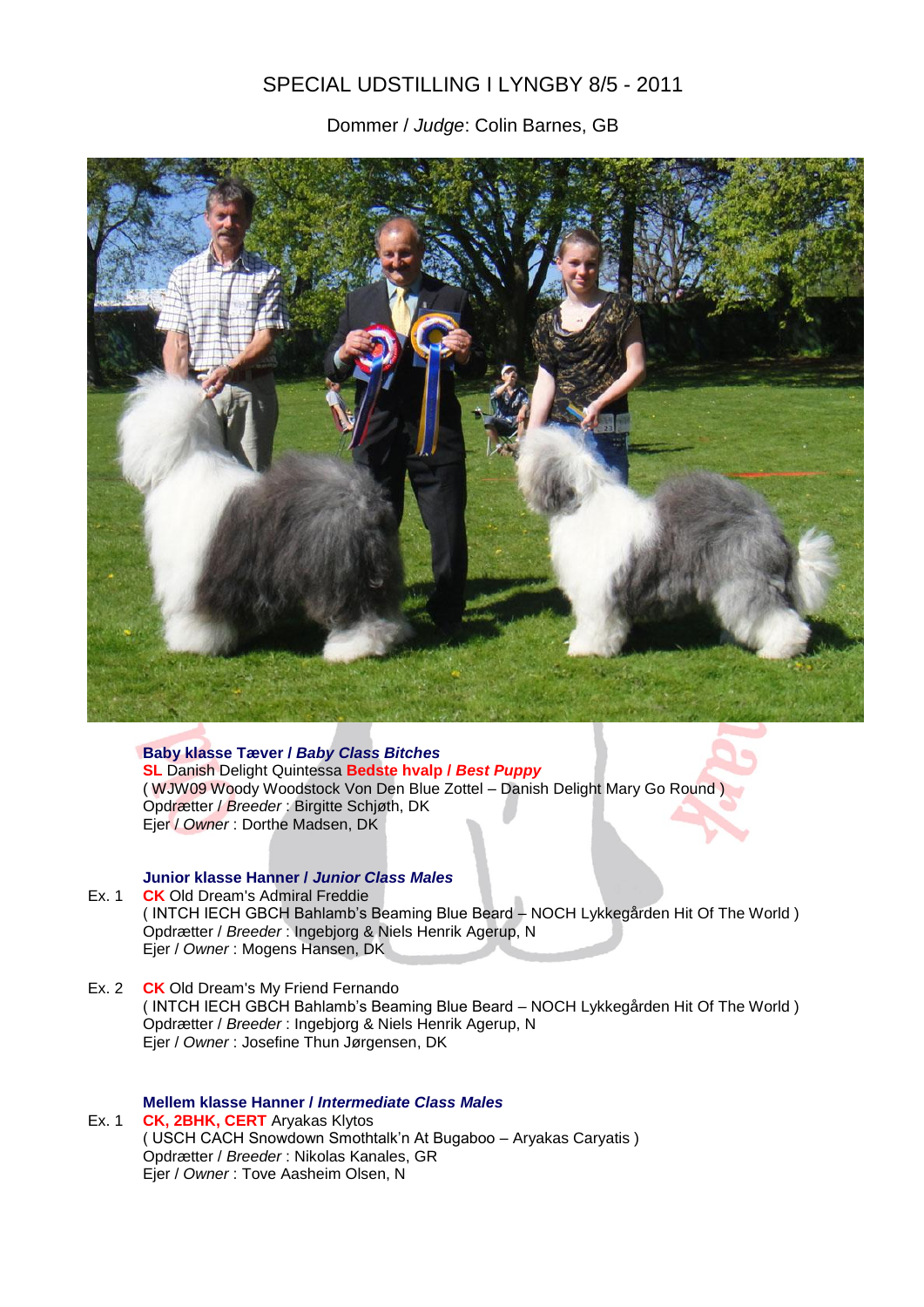- Ex. 2 **CK, 4BHK, ResCERT** Jolly Bears Great Pretender ( DKCH Jolly Bears Cassius Clay – Bim Bom Bam Hay-Tormenta ) Opdrætter / *Breeder* : Lis Thorup Hansen & Hans Ove Pedersen, DK Ejer / *Owner* : Inge-Lise Lose, DK
- Ex. 3 **CK** Great Danish True Born Bobtail ( NORDCH FICH Dizzny's Taxi Driver – SECH DKCH Great Danish Lily Marlen ) Opdrætter / *Breeder* : Yrsa & Flemming Jörgensen, S Ejer / *Owner* : Ewa Kroone, S

#### **Åben klasse Hanner /** *Open Class Males*

- Ex. 1 Bim-Bom-Bam Licor de Toxo ( PTCH ESCH GICH INTCH Reatas Electric Cowboy – PTCH ESCH INTCH Zottel's As Good As Gold ) Opdrætter / *Breeder* : J.M.Maceiras & M.M.C.Cribeiro, ES Ejer / *Owner* : Claus-Gaarde Nielsen, DK
- Ex. 2 Danish Delight Never On A Sunday ( DEVDHCH DKCH Shaggy Blue Bob's Here Is George – DKCH NOCH Danish Delight Good Vibration ) Opdrætter / *Breeder* : Birgitte Schjøth, DK Ejer / *Owner* : Marianne Hougaard, DK

**Champion klasse Hanner /** *Champion Class Males*

- Ex. 1 **CK, 1BHK, KlubCERT, BIR,** L'ausanne Renaissance at Briargait ( AUCH Packardia Now Your Talk'n – L'ausanne Brigette Bardot ) Opdrætter / *Breeder* : Lynn & Barrie Espie, AUS Ejer / *Owner* : Tove Aasheim Olsen, N
- Ex. 2 **CK, 3BHK** INTCH UVV06 DKCH SECH NOCH NORDCH Sound Solution Ground Control ( MULTICH Aryakas Cosmo Junior – DKCH NOCH Argovian Cinnamon Delight ) Opdrætter / *Breeder* : Dortemarie & Torben Nielsen, DK Ejer / *Owner* : Dortemarie & Torben Nielsen, DK
- Ex. 3 **CK** INTCH SECH DKCH NOCH NORDCH KBHV07 Great Danish Louis ( SECH DKCH NORDCH INTCH Bugaboo Lord Of Gould – SECH Great Danish Gloria ) Opdrætter / *Breeder* : Yrsa & Flemming Jörgensen, S Ejer / *Owner* : Anette Bernanderson, S

#### **Junior klasse Tæver /** *Junior Class Bitches*

- EX. 1 **CK, 3BTK** Grizzly Dream Blaze of Glory ( INTCH Checkpoint Charlies Quasi Qualified – DKCH Danish Delight Kiss Me Tiger ) Opdrætter / *Breeder* : Annette Englykke, DK Ejet af / *Owner* : Annette Englykke, DK
- EX. 2 **CK** Catch Attention Noble Geisha ( NORDCH FICH Dizzny'z Taxi Driver – NOCH SECH DKCH Lykkegården Highlight 2005 ) Opdrætter / *Breeder* : Hanne Isaksen, S Ejer / *Owner* : Hanne Isaksen, S

**Mellem klasse Tæver /** *Intermediate Class Bitches* EX. 1 **CK, 2BTK, ResCERT** Great Danish True Fairy-Tail ( NORDCH FICH Dizzny's Taxi Driver – SECH DKCH Great Danish Lily Marlen ) Opdrætter *Breeder* : Yrsa & Flemming Jørgensen, S Ejer / *Owner* : Yrsa Jørgensen & Herdis Thuesen, S

EX. 2 **CK** Blue Berry's Nothing Compares To Me ( MULTICH Sound Solution Ground Control – Blue Berry's Kiss Of Snowflake) Opdrætter / *Breeder* : Birte Fromberg & Jørgen Brieghel, DK Ejer / *Owner* : Carl Crone, DK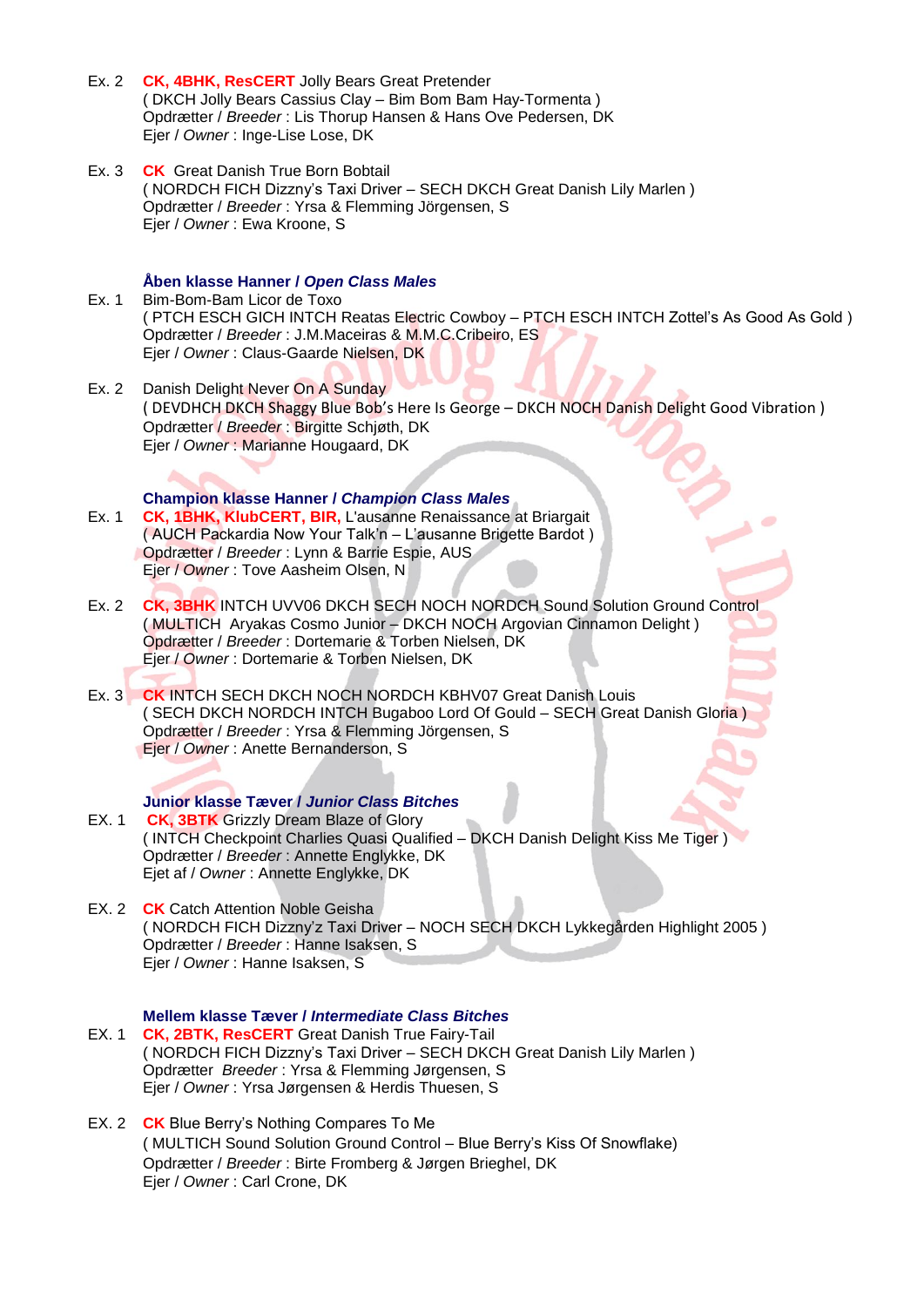**Åben klasse Tæver /** *Open Class Bitches*

- EX. 1 **CK, 1BTK, CERT, BIM** Blue Berry's Little Miss Snowflake ( MULTICH Sound Solution Ground Control – Lammorick Snow Flake ) Opdrætter / *Breeder* : Birte Fromberg & Jørgen Brieghel, DK Ejer / *Owner* : Lis Kristensen, DK
- EX. 2 **CK** Great Danish Sunrise After Claud (INTCH SECH DKCH NOCH NORDCH Great Danish Louis – Great Danish Nora ) Opdrætter / Breeder : Yrsa & Flemming Jørgensen, S Ejer / *Owner* : Lotta Crossner, S
- Ex. 3 **CK** YouandI Jeanne D'arc ( CH YouandI Antaeus – CH YouandI Moet & Chandon ) Opdrætter *Breeder* : Inge Van Engelen, NL Ejer / *Owner* : Lis Thorup Hansen, DK
- Ex. 4 **CK** Blue Berry's Magic Of Snowflake ( SECH Footprints Lamborginih – Blue Berry's Kiss Of Snowflake ) Opdrætter / *Breeder* : Birte Fromberg & Jørgen Brieghel, DK Ejer / *Owner* : Ewa Magnussen, S
- Ex. Old Dream's Lovely Miss Ema ( SECH NOCH Old Dream's Dennis My Prince – NOCH Lykkegården Hit Of The World ) Opdrætter / Breeder : Ingebjørg & Niels Henrik Agerup, N Ejer / *Owner* : Ina Agerup, N
- Ex. Aryakas Isodora ( GBCH Brinkley Sir Johnny – GRCH Aryakas Calliopee ) Opdrætter / Breeder : Sandra E. Bushell & Nikolas Kanales, GB Ejer / *Owner* : Tonni Sørensen, DK
- Ex. Great Danish Sunshine After Claud (INTCH SECH DKCH NOCH NORDCH Great Danish Louis – Great Danish Nora ) Opdrætter / *Breeder* : Yrsa & Flemming Jørgensen, S Ejer / *Owner* : Else-Marie Pedersen, DK

#### **Champion klasse Tæver /** *Champion Class Bitches*

EX. 1 **CK, KlubCERT** DKCH Danish Delight Kiss Me Tiger ( Aristocrat Of Snowboot Bears – CH Danish Delight Good Vibration ) Opdrætter / *Breeder* : Birgitte Schjøth, DK Ejer / *Owner* : Anette Englykke, DK

#### **Veteran klasse tæver /** *Veteran Class Bitches*

- EX. 1 **CK, 4BTK** DKCH Born to Be Beautiful Austrian Sky Picture **Bedste Veteran /** *Best Veteran* ( INTCH Enchant Stargazer Blue – Danish Delight Extra Edition ) Opdrætter / *Breeder* : Anita Mayr, A Ejer / *Owner* : Birthe Brolykke , DK
- Ex. 2 **CK** NOCH Old Dream's Princess Cherrie ( SECH NOCH NORDCH Notown's Beat The Meat – NOCH Old Dream's Lovely Miss Amy ) Opdrætter / *Breeder* : Ingebjørg & Niels Henrik Agerup, N Ejer / *Owner* : Ingebjørg & Niels Henrik Agerup, N